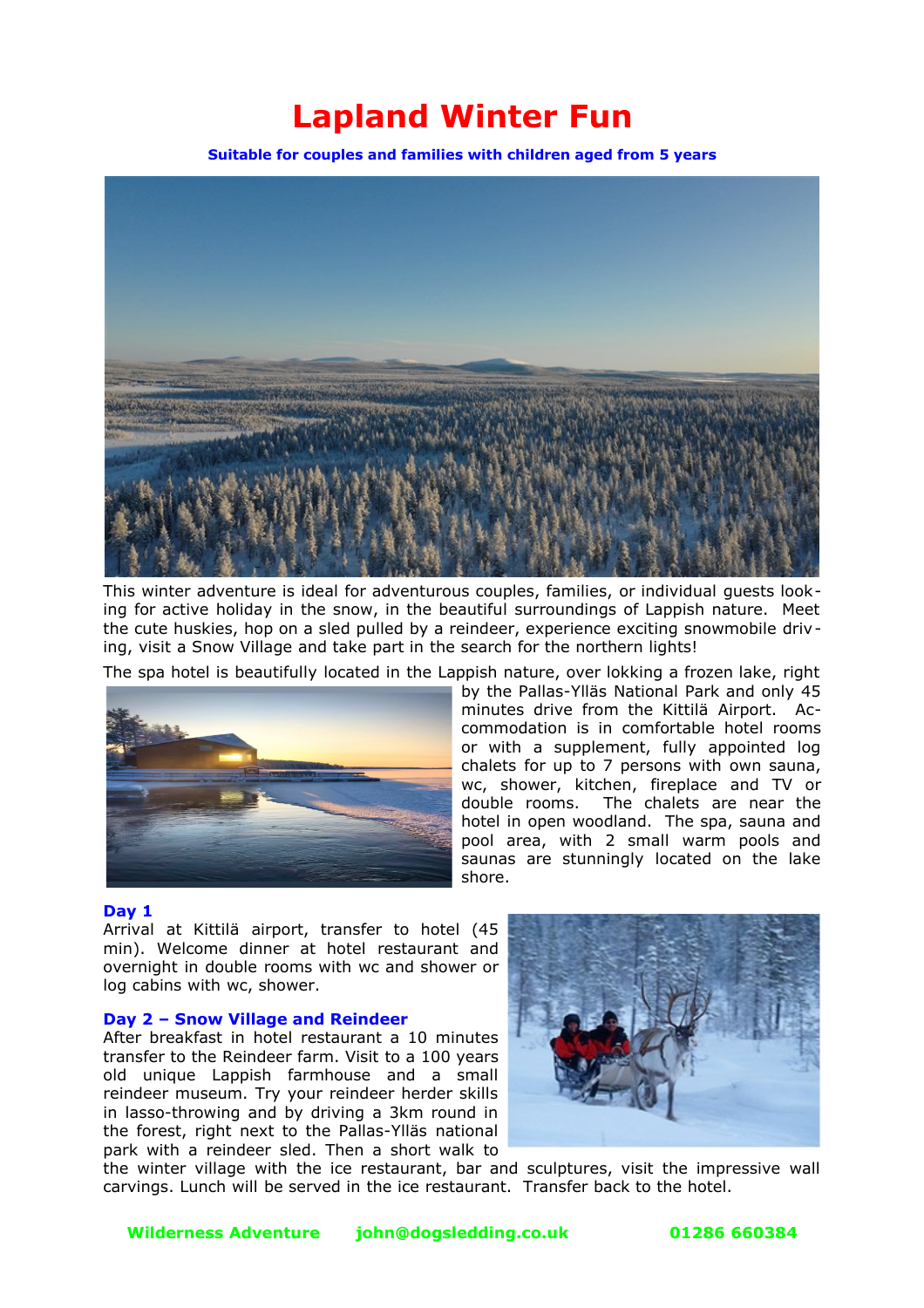In the afternoon the guide will tell you more about the fascinating phenomenon of the northern lights, and the science & myths behind it whilst enjopying a local drink and snack. Dinner in the hotel restaurant.

# **Day 3 - Husky Adventure & dinner by open fire with Joiku**

Have a good breakfast before being transferred to the local husky farm. Here you will have a chance to meet the lovely huskies, enjoy a short tour of the farm before setting



out on your safari of around 15km (two persons to a sled). You will return in time for lunch in the restaurant.

In the evening you will be able to enjoy a traditional dinner served at the lake side restaurant with an open fire. After dinner a local Sami will join to sing his own special songs and tell you the stories behind them. You wll also hear about the traditional Sami clothing and the hidden meanings in them. Overnight in room /cabin.

## **Day 4 – Snowmobile Adventure**

After breakfast we are off on your snowmobile adventure. You will meet your

snowmobile guide who will give you the snowmobile driving instructions and safety briefing. After this it is time to start your engines and follow the guide through snow covered forests to a frozen lake to learn the ancient techniques of net fishing. Distance is about 35 km and you will drive 2 persons per snowmobile.

Upon your return a local treat will be served in the restaurant.

## **Day 5 – Free day and Aurora Snow train.**

This day is free for your own activities. All meals are served in the restaurant. In the evening the Aurora snow train, with its heated carriages, will be ready to

take you across the frozen lakes stopping for a snack of sausages over an open firs giving you time to search the sky for the Northern Lights

#### **Day 6 – Snowshoe Hike & Arctic Sauna**

Today you will visit the largest fell (hill) in Western Lapland renown for the superb views. Transfer is by minibus. At the Pallas nature centre you will learn about the area before



exploring on snowshoes for a while. You will return for lunch at the hotel restaurant.

Dinner in the evening will be followed by an Arctic Sauna World experience. A chance for you to experience 4 types of sauna and learn about the history of the customs. A local drink will be served and a shaman will perform a ceremony calling on the powers of the four elements.

# **Day 7 – Free day and Lappish dinner**

Breakfast in hotel restaurant.

Today you will have a free days to spend as you wish. Lunch will be served in the hotel restaurant or you can opt to have a packed lunch box to take out with you. A special Lappish dinner will be served in the hotel restaurant for your final evening.

## **Day 8 - Departure**

Breakfast and transfer to Kittilä airport.